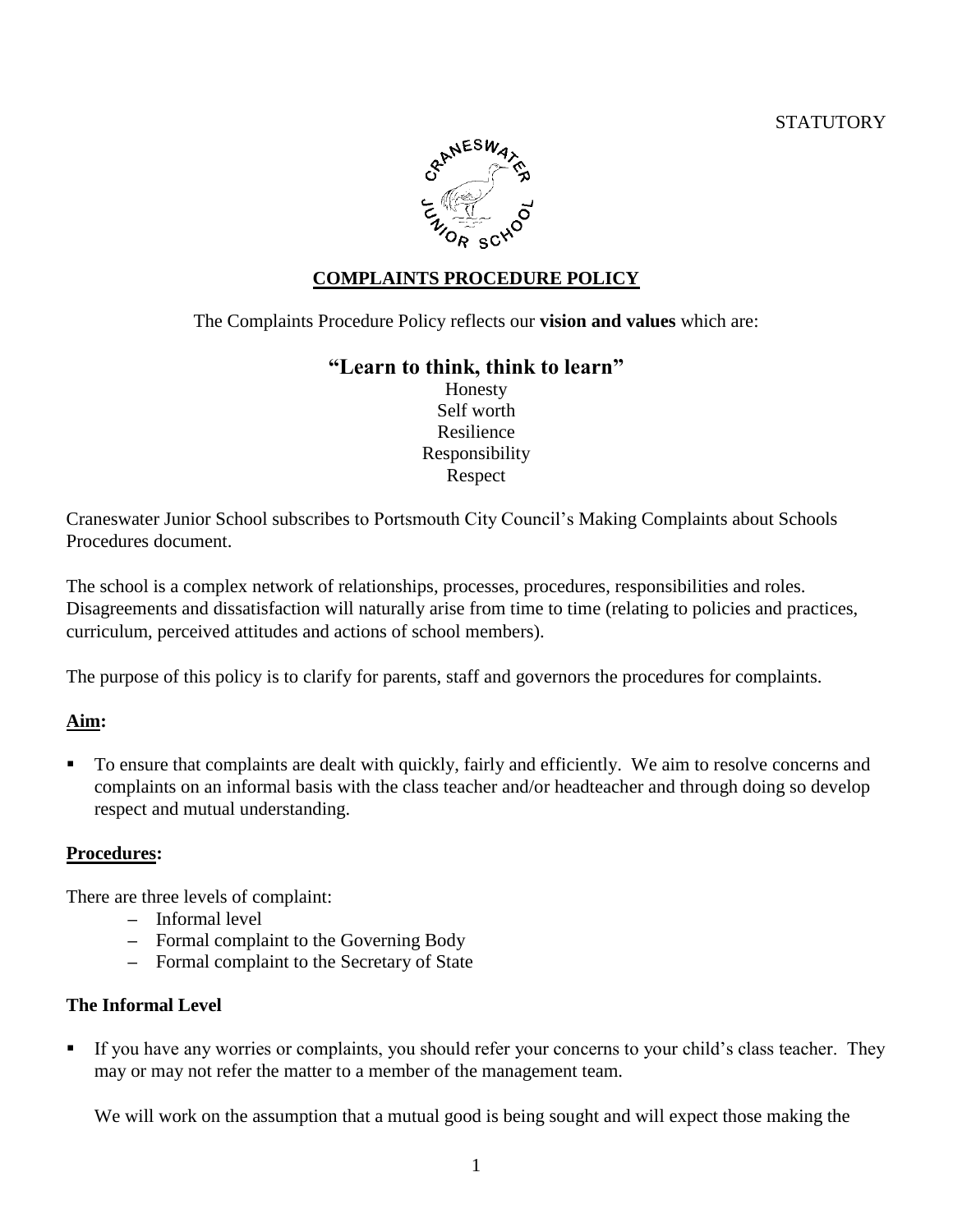complaint to assume the same of staff.

We will listen to each other and try to identify the cause of the complaint and the objectives and intentions of the staff.

We will discuss strategies for resolution and aim for agreement of action to be taken when necessary. This usually enables problems to be sorted out quickly to everyone's satisfaction.

- **Teachers are usually available to see parents at the end of school.** If the situation is urgent you may be able to see the teacher before school starts or at lunch time. It is helpful if you make an appointment, either by contacting the school office or sending a note in with your child. Teachers are not available to discuss concerns or complaints during class time.
- If you are not satisfied following such discussions, you may wish to bring your concerns to the Headteacher or Deputy Headteacher's personal attention. Most problems are sorted out to everyone's satisfaction in this way.

### **Formal complaint to the governing body**

If you are still unhappy, you can complain directly to the governing body of the school. The school office will give you a copy of the City Council's Making Complaints about Schools Procedures document.

You will need to make the complaint in writing and send it to the clerk of the governing body. The complaint will then be investigated. Urgent cases will be considered a priority.

The complaint will be heard by a panel of governors, usually three. They will not previously have been involved in any detailed discussion of your complaint. You will be able to call upon evidence in support of your case. You will be informed of the panel's decision in writing.

### **The Secretary of State**

If you are still dissatisfied after the Governing Body has considered your complaint, you may then complain to the Secretary of State.

*Reviewed by the Full Governing Body on the 12th December 2018 to adopt the LA complaints policy Date of next Review: December 2019*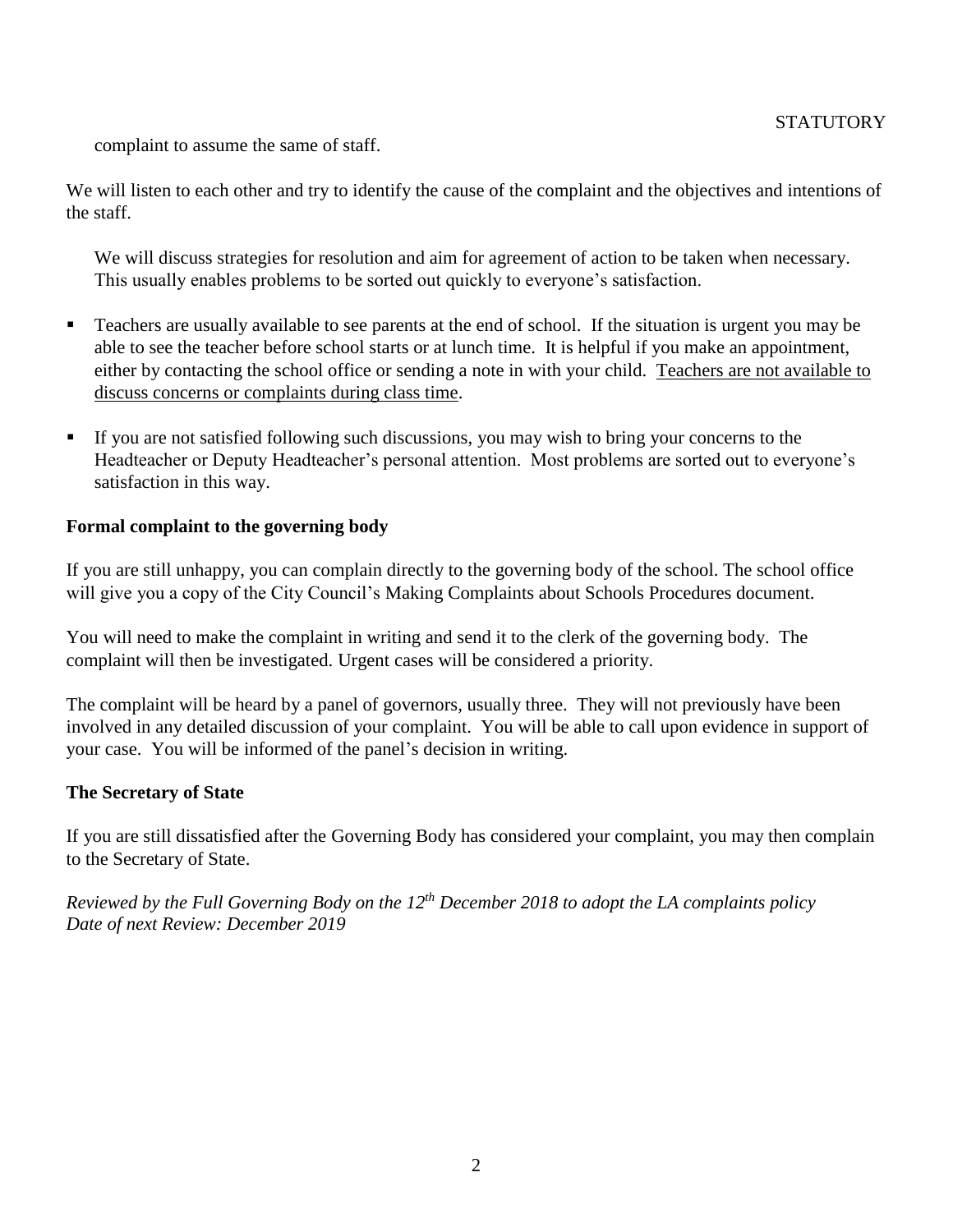# **Appendix A**

## **Portsmouth School Complaints Procedures 2016**

In order to investigate your complaint as fully as possible the governing board of Craneswater Junior School School have implemented a staged approach.

### **Stage 1: Informal contact - dealing with concerns**

- 1.1. Parents are always welcome to discuss any concerns with the appropriate member of staff, who will clarify with the parent the nature of the concern and reassure them that the school wants to hear about it. The member of staff may explain to the parent how the situation happened. It can be helpful at this point to identify what sort of outcome the parent is looking for.
- 1.2. If the member of staff first contacted cannot immediately deal with the matter, s/he will make a clear note of the date, name and contact address or phone number.
- 1.3. All members of staff will know how to refer, if necessary, to the person with responsibility for the particular issue raised by the parent. S/he will check later to make sure the referral has been dealt with.
- 1.4. If the matter is brought to the attention of the Headteacher s/he may decide to deal with concerns directly at this stage *(applicable in smaller schools or with more serious complaints)*; if the complaint is against the Headteacher the parent will be advised to contact the Chair of the Governing Board.
- 1.5. The member of staff dealing with the concern will make sure the parent is clear what action (if any) or monitoring of the situation has been agreed, putting it in writing if appropriate.
- 1.6. Where no satisfactory solution has been found within ten days, parents will be advised that if they wish their concern to be considered further they should write to the Headteacher.

#### **Stage 2: Referral to the Headteacher for investigation**

- 2.1 The Headteacher (or designated person) will acknowledge the complaint in writing within three working days of receiving the written complaint. The acknowledgement will give a brief explanation of the school's complaints procedure and a target date for providing a response to the complaint. This should normally be within ten working days. If this proves impossible, a letter will be sent explaining the reason for the delay and giving a revised target date.
- 2.2 The Headteacher will provide an opportunity for the complainant to meet them to supplement any information provided previously. It will be made clear to the complainant that if s/he wishes s/he might be accompanied to any meeting by a friend, relative, representative or advocate who can speak on his/her behalf.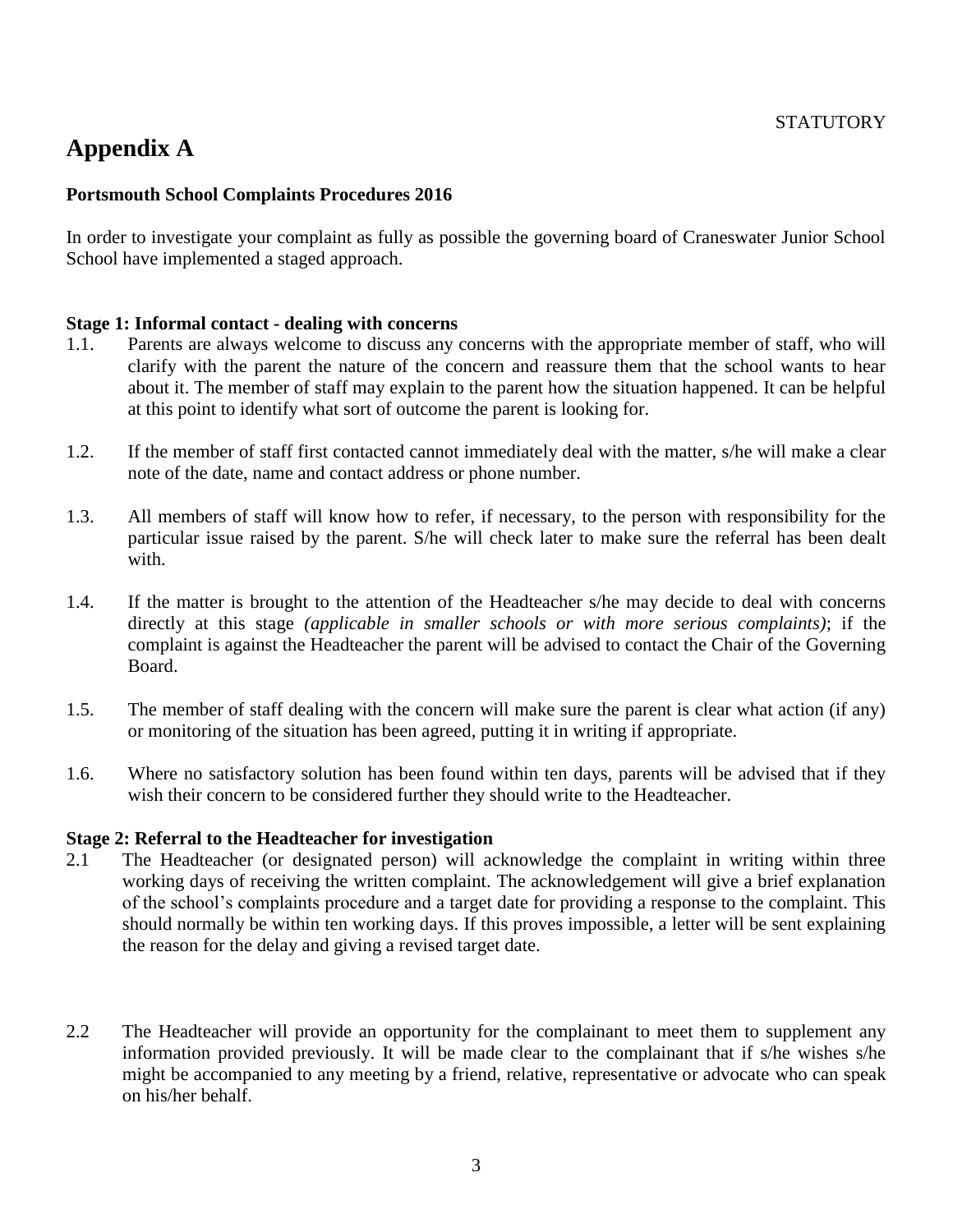- 2.3 If necessary the Headteacher will interview witnesses and take statements from those involved. If the complaint centres on a pupil, the pupil should also be interviewed. Pupils should normally be interviewed with parents/guardians present, but if this would seriously delay the investigation of a serious/urgent complaint or if the pupil has specifically said that s/he would prefer that parents/guardians were not involved, another member of staff with whom the pupil feels comfortable should be present. If a member of staff is complained against, they must have the opportunity to present their case (see General Principles).
- 2.4 The Headteacher will keep written records of meetings, telephone conversations and other documentation.
- 2.5 Once all the relevant facts have been established as far as possible, the Headteacher will then produce a written response to the complainant, including a full explanation of the decision and the reasons for it. Where appropriate, this will include what action the school will take to resolve the complaint. The complainant will be advised that should s/he wish to take the complaint further s/he should notify the Chair of Governors within five weeks of receiving the letter.
- 2.6 If the complaint is against the Headteacher, or if the Headteacher has been closely involved at Stage 1, the Chair of the Governing Board will carry out all the Stage 2 procedures.

### **Stage 3: Review by the Governing Board**

- 3.1 The Chair of the Governing Board will write to the complainant to acknowledge receipt of the written request for the governing board to review the complaint. The acknowledgement will inform the complainant that three members of the school's governing board will hear the complaint within twenty days of receiving the complaint. The letter will also explain that the complainant has the right to submit any further documents relevant to the complaint. These must be received in time for the documents to be sent to the three members.
- 3.2 A meeting of the Governors' Complaints Panel will be convened.

No governors with prior involvement must be included on the panel and it may be necessary to use reserves (previously agreed by the governing board) to ensure the Panel can meet within the set time. If s/he has not previously been involved the Chair should chair the Panel; otherwise the Vice-Chair should do so. Governors should bear in mind the advantages of having a parent governor on the panel, and will also want to be sensitive to issues of race and gender. It is not appropriate for the Headteacher to sit on the Panel.

- 3.3 The Chair/Vice-Chair will ensure the Panel hears the complaint within twenty working days of receiving the letter. All relevant correspondence relating to the complaint will be given to each Panel member as soon as the composition of the panel is confirmed. If the correspondence is extensive, the Chair may prepare a thorough summary for sending to Panel members.
- 3.4 The Chair or clerk will write and inform the complainant, Headteacher, any relevant witnesses and members of the Panel at least five working days in advance of the date, time and place of the meeting. The notification will also inform the complainant of his/her right to be accompanied to the meeting by a friend/advocate/interpreter and explain how the meeting will be conducted and the complainant's right to submit further written evidence to the Panel.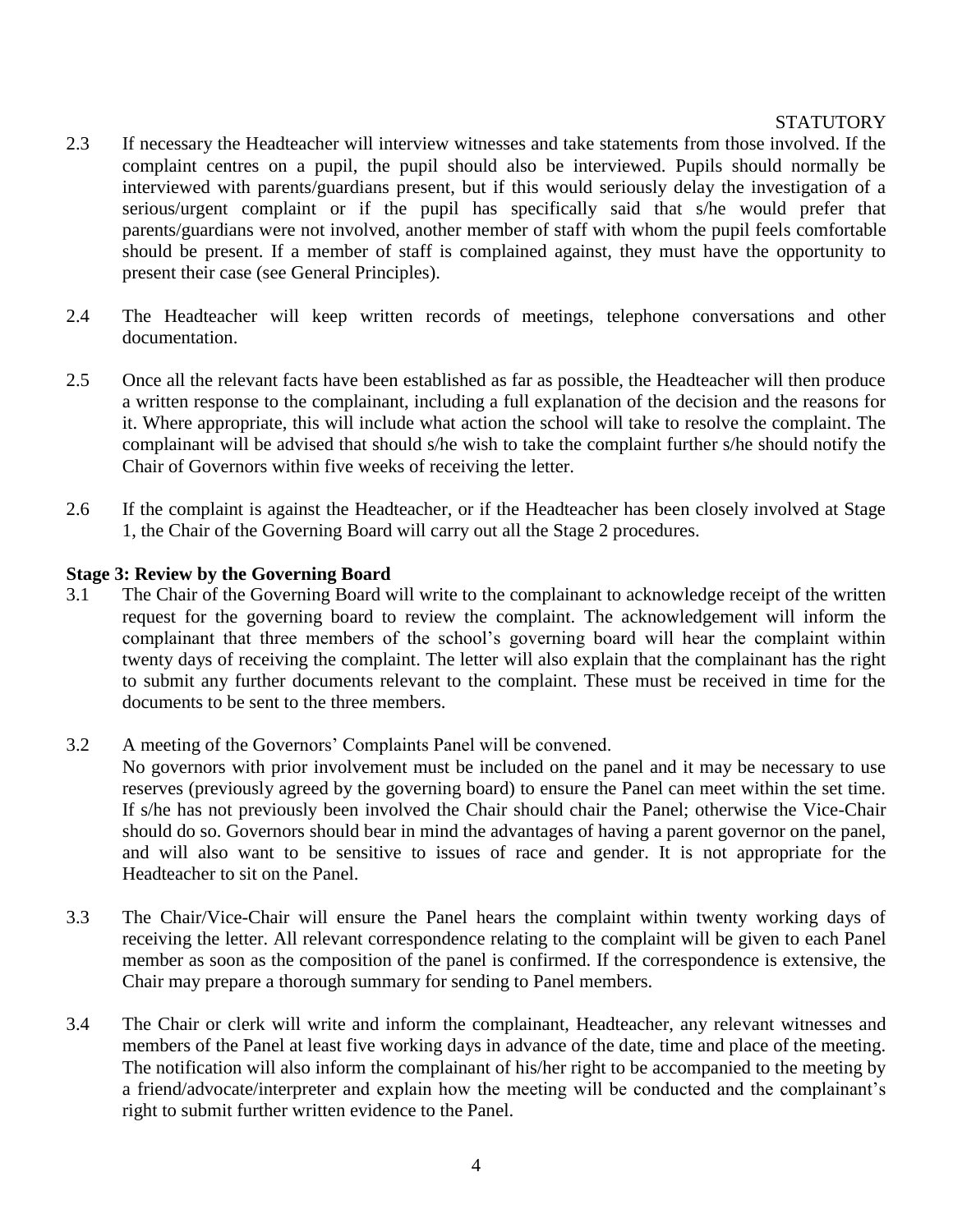3.5 The Headteacher will be invited to attend the Panel meeting and will be asked to prepare a written report for the Panel in response to the complaint. All concerned should receive any relevant documents including the Headteacher's report, including the complainant, at least five working days prior to the meeting.

The Headteacher may also invite members of staff directly involved in matters raised by the complainant to respond in writing or person, subject to the discretion of the Chair.

- 3.6 The meeting should allow for:
	- The complainant to explain their complaint and the Headteacher to explain the school's response
	- The Headteacher to question the complainant about the complaint and the complainant to question the Headteacher and/or other members of staff about the school's response
	- Panel members to have an opportunity to question both the complainant and the Headteacher
	- Any party to have the right to call witnesses (subject to approval of the Chair) and all parties having the right to question all the witnesses
	- Final statements by both the complainant and the Headteacher.

It is the responsibility of the Chair of the Panel to ensure that it is properly minuted.

- 3.7 The Chair of the Panel will explain to the complainant and Headteacher that the Panel will consider its decision and that a written decision will be sent to both parties within 15 working days. The complainant, Headteacher, other members of staff and witnesses will then leave.
- 3.8 The Panel will then consider the complaint and all the evidence presented and:
	- Reach a unanimous, or at least a majority decision on the complaint;
	- Decide upon the appropriate action to be taken to resolve the complaint; and
	- Where appropriate, suggest recommended changes to the school's systems or procedures to ensure that problems of a similar nature do not happen again.
- 3.9 A written statement outlining the decision of the Panel must be sent to the complainant and Headteacher. The letter to the complainant should also explain whether a further appeal can be made, and if so, to whom.
- 3.10 The school should ensure that a copy of all correspondence and notes are kept on file in the school's records. These records should be kept separately from the pupil's personal records.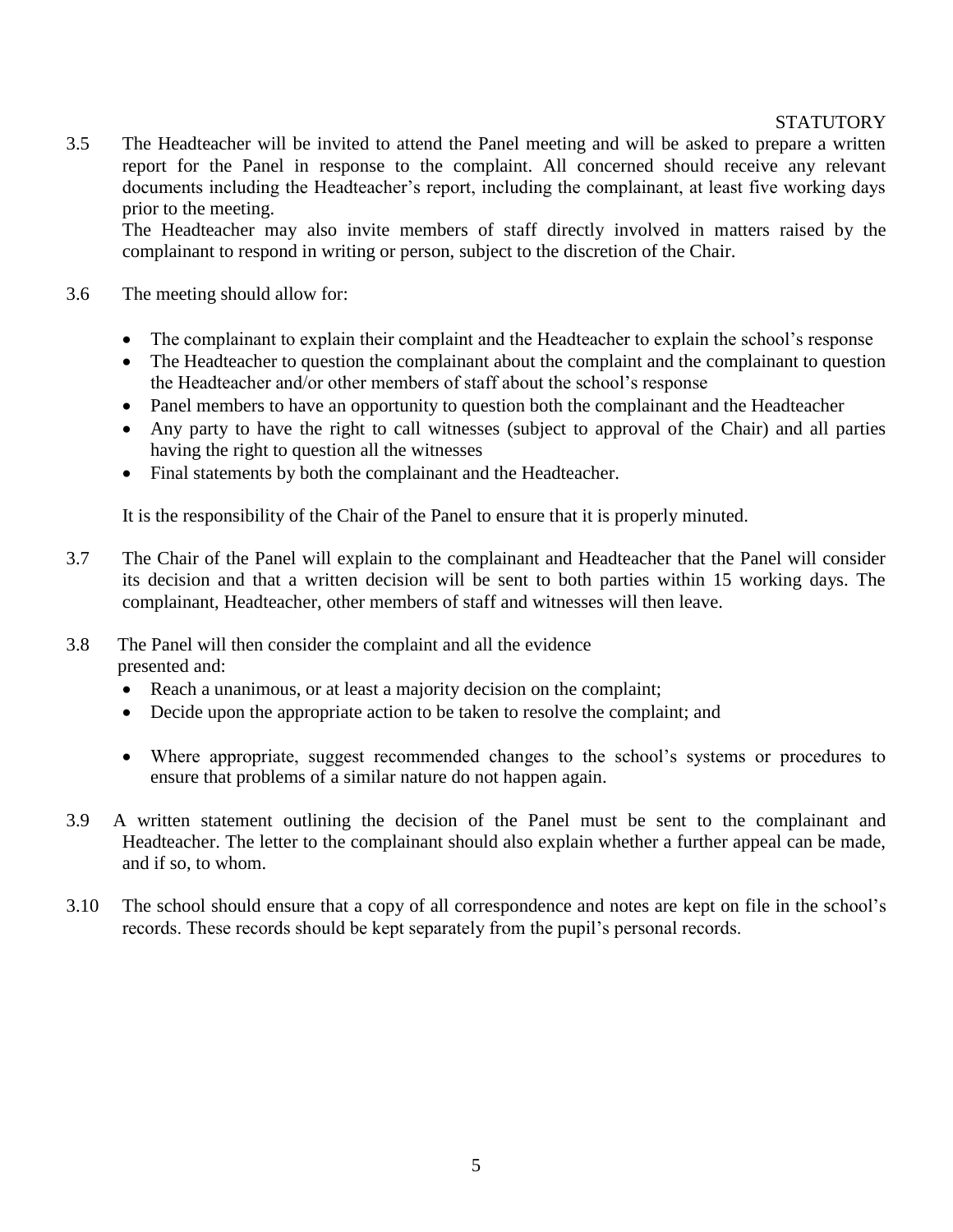# **Appendix B Flowchart of complaints about school (excluding Headteacher)**